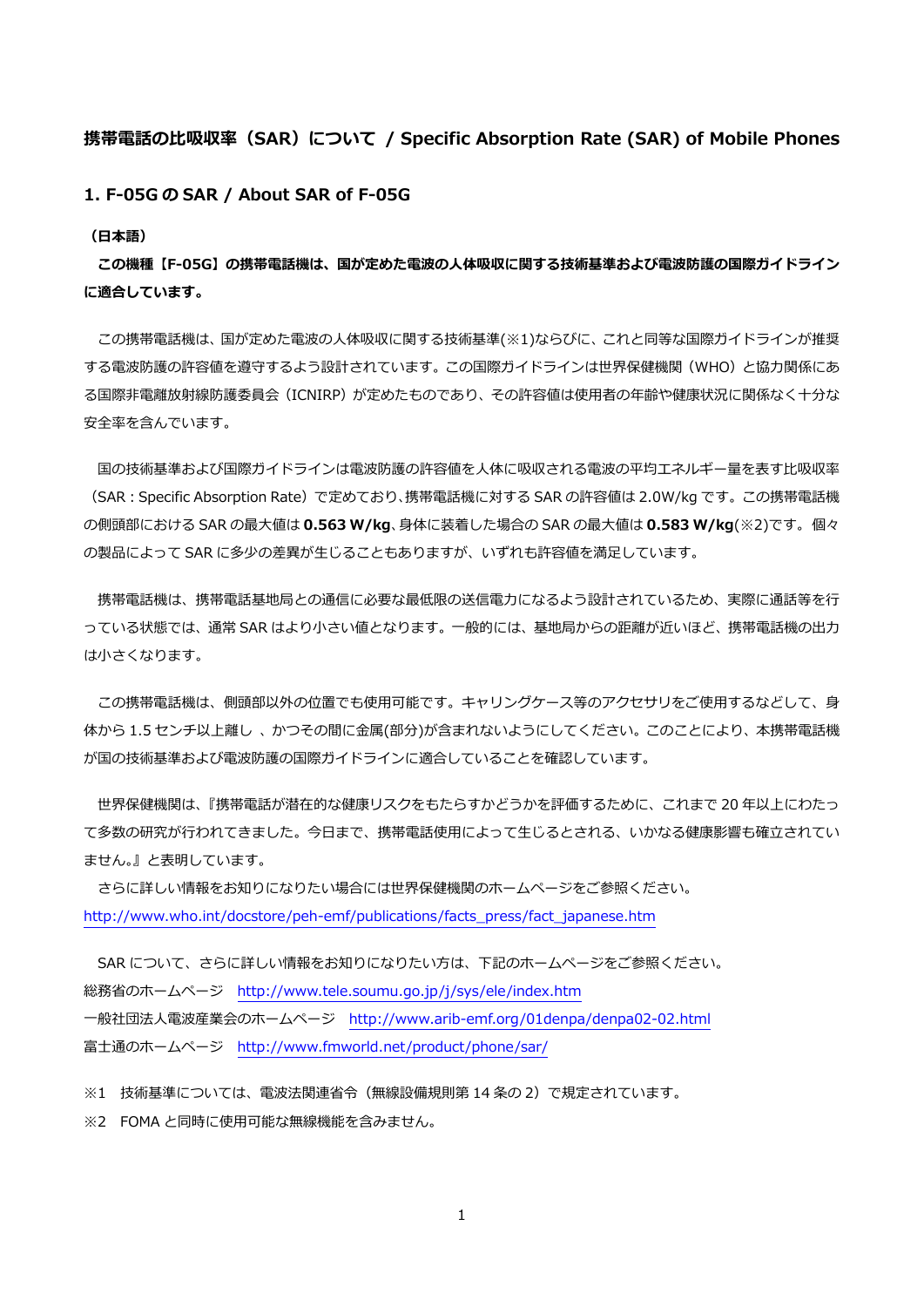#### **(In English)**

# **This model [F-05G] mobile phone complies with Japanese technical regulations and international guidelines regarding exposure to radio waves.**

This mobile phone was designed in observance of Japanese technical regulations regarding exposure to radio waves (\*1) and limits to exposure to radio waves recommended by a set of equivalent international guidelines. This set of international guidelines was set out by the International Commission on Non-Ionizing Radiation Protection (ICNIRP), which is in collaboration with the World Health Organization (WHO), and the permissible limits include a substantial safety margin designed to assure the safety of all persons, regardless of age and health condition.

The technical regulations and international guidelines set out limits for radio waves as the Specific Absorption Rate, or SAR, which is the value of absorbed energy in any 10 grams of tissue over a 6-minute period. The SAR limit for mobile phones is 2.0 W/kg. The highest SAR value for this mobile phone when tested for use at the ear is **0.563 W/kg** and when worn on the body is **0.583 W/kg** (\*2). There may be slight differences between the SAR levels for each product, but they all satisfy the limit.

The actual SAR of this mobile phone while operating can be well below that indicated above. This is due to automatic changes to the power level of the device to ensure it only uses the minimum required to reach the network. Therefore in general, the closer you are to a base station, the lower the power output of the device.

This mobile phone can be used in positions other than against your ear. Please keep the mobile phone farther than 1.5 cm away from your body by using such as a carrying case or a wearable accessory without including any metals. This mobile phone satisfies the technical regulations and international guidelines.

The World Health Organization has stated that "a large number of studies have been performed over the last two decades to assess whether mobile phones pose a potential health risk. To date, no adverse health effects have been established as being caused by mobile phone use."

Please refer to the WHO website if you would like more detailed information. http://www.who.int/docstore/peh-emf/publications/facts\_press/fact\_english.htm

Please refer to the websites listed below if you would like more detailed information regarding SAR. Ministry of Internal Affairs and Communications Website: http://www.tele.soumu.go.jp/e/sys/ele/index.htm Association of Radio Industries and Businesses Website: http://www.arib-emf.org/01denpa/denpa02-02.html (in Japanese only)

FUJITSU LIMITED Website: http://www.fmworld.net/product/phone/sar/ (in Japanese only)

\*1 Technical regulations are defined by the Ministerial Ordinance Related to Radio Law (Article 14-2 of Radio Equipment Regulations).

\*2 Not including other radio systems that can be simultaneously used with FOMA.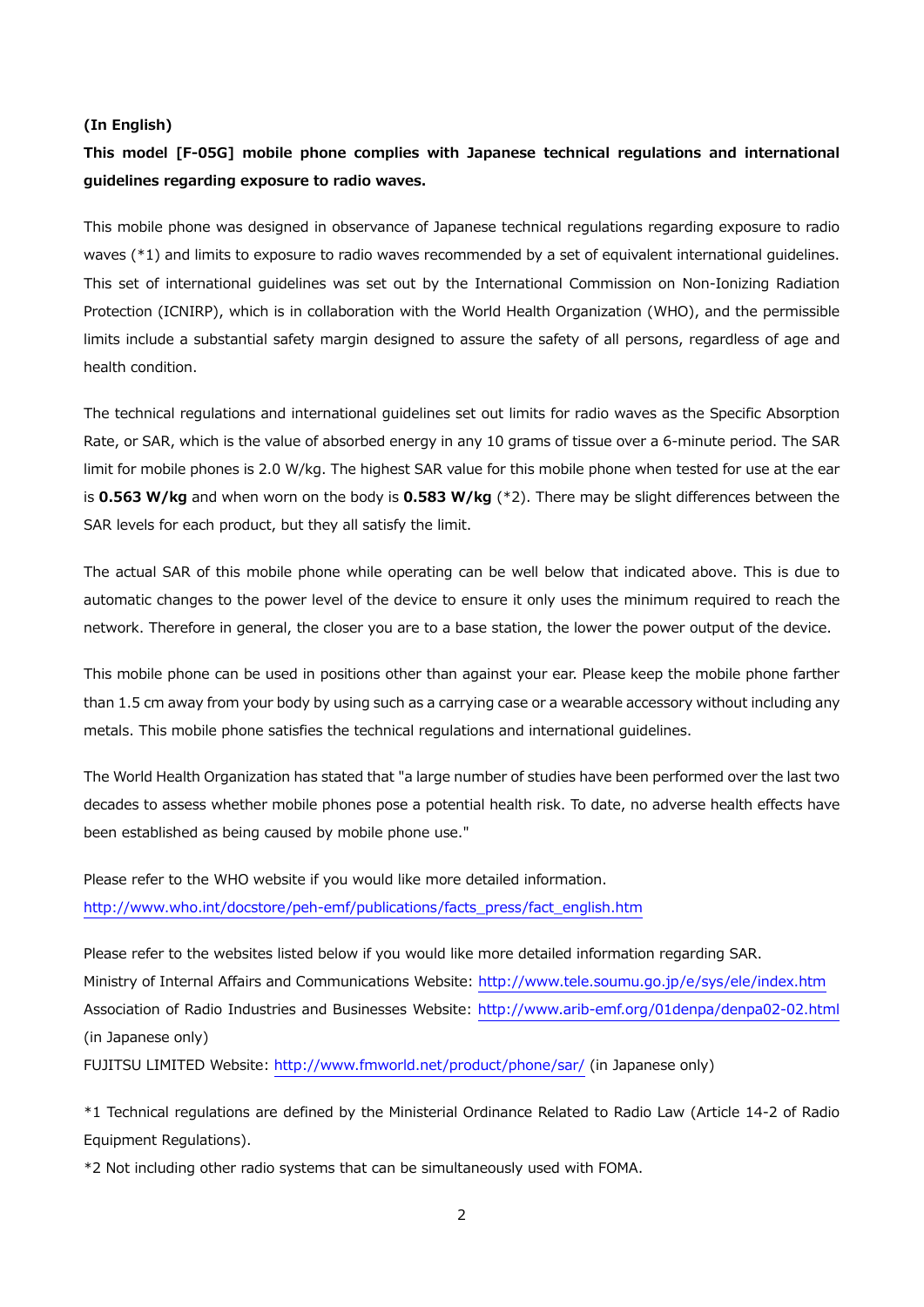#### **2. About SAR of F-05G for FCC RF exposure requirements**

#### **FCC RF Exposure Information**

This model phone meets the U.S. Government's requirements for exposure to radio waves. This model phone contains a radio transmitter and receiver. This model phone is designed and manufactured not to exceed the emission limits for exposure to radio frequency (RF) energy as set by the FCC of the U.S. Government. These limits are part of comprehensive guidelines and establish permitted levels of RF energy for the general population. The guidelines are based on standards that were developed by independent scientific organizations through periodic and thorough evaluation of scientific studies.

The exposure standard for wireless mobile phones employs a unit of measurement known as the Specific Absorption Rate (SAR). The SAR limit set by the FCC is 1.6 W/kg. Tests for SAR are conducted using standard operating positions as accepted by the FCC with the phone transmitting at its highest certified power level in all tested frequency bands. Although the SAR is determined at the highest certified power level, the actual SAR level of the phone while operating can be well below the maximum value. This is because the phone is designed to operate at multiple power levels so as to use only the power required to reach the network.

In general, the closer you are to a wireless base station antenna, the lower the power output level of the phone. Before a phone model is available for sale to the public, it must be tested and certified to prove to the FCC that it does not exceed the limit established by the U.S. government-adopted requirement for safe exposure. The tests are performed on position and locations (for example, at the ear and worn on the body) as required by FCC for each model. The highest SAR value for this model phone as reported to the FCC, when tested for use at the ear, is 0.95 W/kg, and when worn on the body, is 0.65 W/kg<sup>\*</sup>. (Body-worn measurements differ among phone models, depending upon available accessories and FCC requirements).

While there may be differences between the SAR levels of various phones and at various positions, they all meet the U.S. government requirements.

The FCC has granted an Equipment Authorization for this model phone with all reported SAR levels evaluated as in compliance with the FCC RF exposure guidelines. SAR information on this model phone is on file with the FCC and can be found under the Equipment Authorization Search section at http://www.fcc.gov/oet/ea/fccid/ (please search on FCC ID VQKF-05G).

For body worn operation, this phone has been tested and meets the FCC RF exposure guidelines.

Please use an accessory designated for this product or an accessory which contains no metal and which positions the handset a minimum of 1.5 cm from the body.

・In the United States, the SAR limit for wireless mobile phones used by the general public is 1.6 Watts/kg (W/kg), averaged over one gram of tissue. SAR values may vary depending upon national reporting requirements and the network band.

3